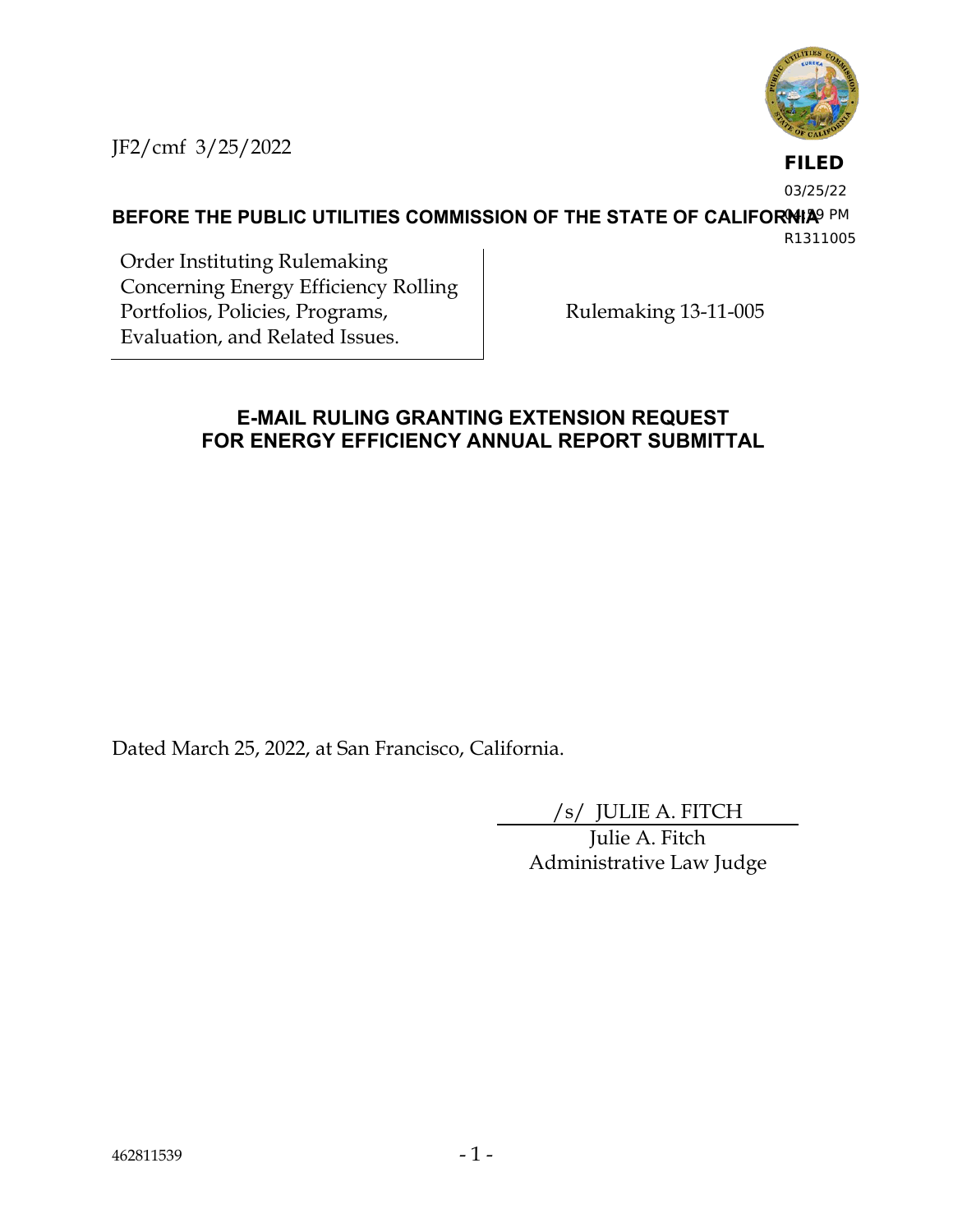**From:** Fitch, Julie A. <julie.fitch@cpuc.ca.gov> ; **Sent:** Friday, March 25, 2022 12:31 PM **To:** DLee@SMCgov.org; Abhay@bidgely.com; Theresa.Cho@sfcityatty.org; Clay, Christopher <christopher.clay@cpuc.ca.gov>; brightline.cpuc@brightlinedefense.org; hayley@turn.org; James@UtilityAdvocates.org; JGuild@Enovity.com; RossN@BlueGreenAlliance.org; LKoehler@edf.org; FJackson.Stoddard@MorganLewis.com; NSheriff@Buchalter.com; California@Oracle.com; BCragg@GoodinMacbride.com; skrasnow@firstfuel.com; VidhyaPrabhakaran@dwt.com; steven@moss.net; PublicSubmission@ImInControl.com; RFried@AALRR.com; Chaz511@comcast.net; JerryL@abag.ca.gov; Policy@CEDMC.org; Margaret.Miller@Engie.com; bruce@builditgreen.org; FBoediarto@ebce.org; EastBayEnergyWatch@stopwaste.org; kelsey@kw-engineering.com; kcornish@energy-solution.com; california.regulatory@codecycle.com; Hatton@RisingSunEnergy.org; MCallahan@mceCleanEnergy.org; Carmen@Recurve.com; Cori.Jackson@CaEnergyAlliance.org; maldridge@ecoact.org; Lynne.Lampros@SanJoseCa.gov; NReardon@SonomaCleanPower.org; Suzanne.Smith@RCPA.ca.gov; mmarshall@redwoodenergy.org; KMessner@aham.org; Eric@CoalitionofEnergyUsers.org; Peffer@BraunLegal.com; Peffer@BraunLegal.com; jim.hawley@deweysquare.com

**From:** Fitch, Julie A. <julie.fitch@cpuc.ca.gov> ; **Sent:** Friday, March 25, 2022 12:30 PM **To:** Norin, Jenny <JNorin@sdge.com>; Kao, Valerie <valerie.kao@cpuc.ca.gov>; CarmelitaM@greenlining.org; CCormany@EfficiencyFirstCa.org; evelyn@cal-cca.org; Jennyb@abag.ca.gov; Jennifer.ReyesLagunero@pge.com; jon@McHughEnergy.com; lettenson@nrdc.org; mfields@joulesmart.com; KTaddonio@IGSD.org; dgilligan@naesco.org; RobF@ncihvac.com; KAnderson@OccamsConsulting.com; John@greenfan.co; Policy@PowerTakeOff.com; justin@SimpleEnergy.com; Mona.Tierney-Lloyd@Enel.com; HAJones@SoCalGas.com; SGersen@Earthjustice.org; MSLe@isd.LAcounty.gov; Anne@Enervee.com; paul@syzergy.org; Douglass@EnergyAttorney.com; Douglass@EnergyAttorney.com; Angela.Whatley@sce.com; Samir@TosdalAPC.com; Anna.Lowe@sandag.org; FOrtlieb@SanDiego.gov; Sephra.Ninow@EnergyCenter.org; EMartin8@SDGE.com; godero@goreadusa.org; cdailey@wrcog.us; Matt.Clark@SynergyCompanies.org; Ryan.Baron@bbklaw.com; CPerkins@EnergyCoalition.org; Alejandra.Tellez@ventura.org; APrice@CECmail.org; AWatkins@Co.Santa-Barbara.ca.us; tkeith@co.slo.ca.us; CKalashian@pesc.com; ABerteaud@ambag.org; MGardner@Resource-Innovations.com; steve@hea.com; adam@gridium.com

**From:** Fitch, Julie A. <julie.fitch@cpuc.ca.gov> ; **Sent:** Friday, March 25, 2022 12:31 PM **To:** Wynne@BraunLegal.com; Fernandez@BraunLegal.com; Fernandez@BraunLegal.com; Nava@BraunLegal.com; TEnslow@AdamsBroadwell.com; tenslow@adamsbroadwell.com; TEnslow@adamsbroadwell.com; john@clfp.com; KMills@cfbf.com; kathy@verified.co; Robert@RMAenergy.com; jbelais@neea.org; SamS@jacoinc.net; lwebster@facilityenergysolutions.com; tom@ucons.com; jake@energysavvy.com; YLu1@sdge.com; oxv5@pge.com; Alex.Kang@itron.com; Alex.Porteshawver@energycenter.org; aricklefs@energycoalition.org; astover@mceCleanEnergy.org; allen.lee@cadmusgroup.com; arago@qcsca.com; akp.servicelist@gmail.com; Annette.Beitel@futee.biz; acgraham@ocpower.org; akawnov@yahoo.com; AMontoy2@SoCalGas.com; Barbara@BarkovichAndYap.com; B3BX@pge.com; bramirez@opiniondynamics.com; RQSW@PGE.COM; brian@theadhocgroup.com; b2sg@pge.com; cgavina@socalgas.com; cruiz@socalgas.com;

CarmenlBest@gmail.com; cyin@yinsight.net; ccchen@san.rr.com; CMFH@pge.com;

regrelcpuccases@pge.com; YXT5@pge.com

**From:** Fitch, Julie A. <julie.fitch@cpuc.ca.gov> ; **Sent:** Friday, March 25, 2022 12:31 PM **To:** C6SG@pge.com; charlie.buck@oracle.com; C.Kolbinger@sonnen-batterie.com; codyc@lincus.com; Cory.scott@pacificorp.com; craigtyler@comcast.net; DFranz@Tesla.com; deggers@socalgas.com; dchou@mcecleanenergy.org; don.arambula@outlook.com; d6cx@pge.com;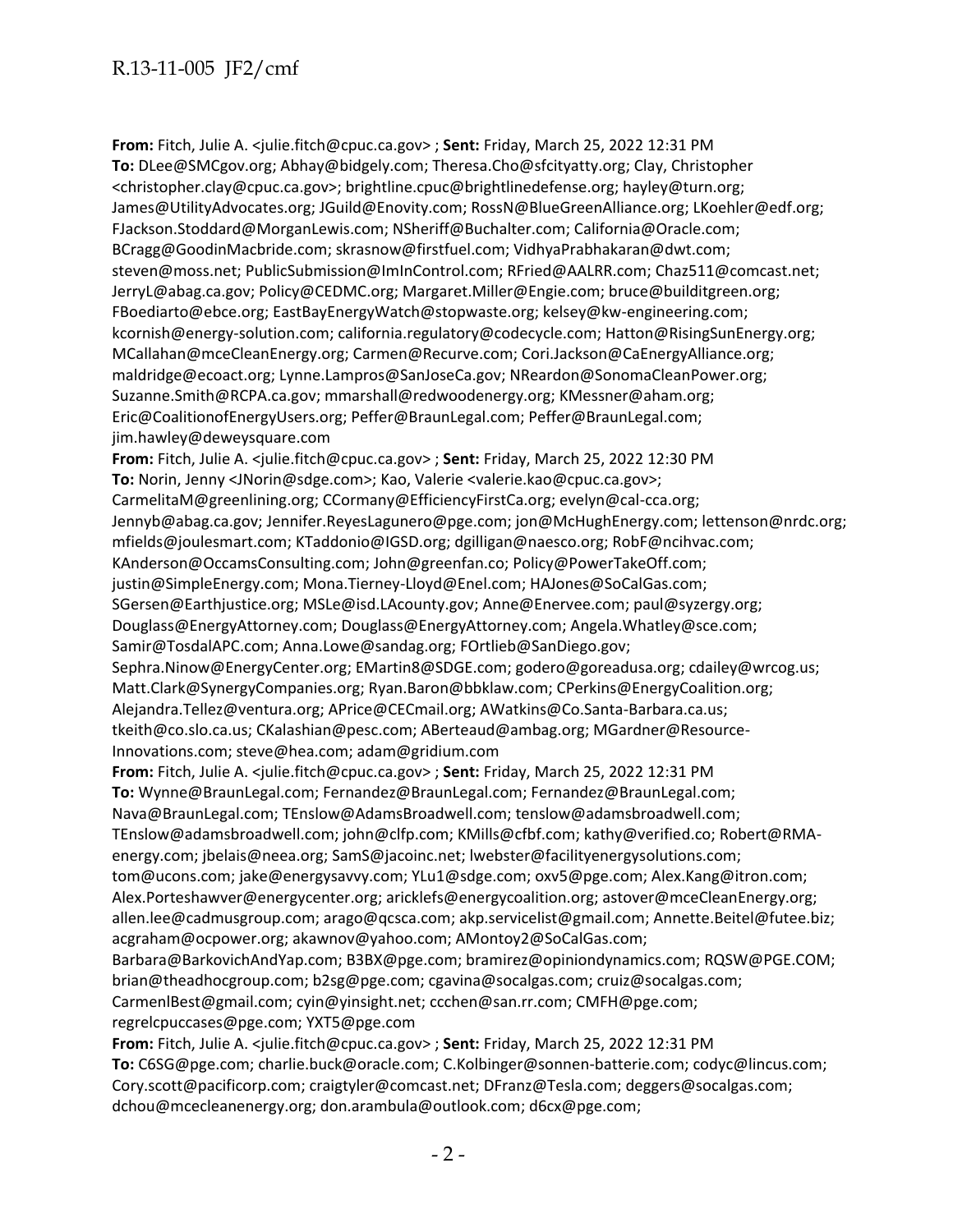EFFProcurement@trccompanies.com; eli.caudill@clearesult.com; Eli.Harland@energy.ca.gov; Jacobsohn, Ely <Ely.Jacobsohn@cpuc.ca.gov>; eric.eberhardt@ucop.edu; FCraig@isd.lacounty.gov; frank@fashome.net; gperalta@mcecleanenergy.org; GStaples@MendotaGroup.com; HalleyF@gmail.com; HDF2@pge.com; hanna.grene@energycenter.org; HHK6@pge.com; hbringas@socalgas.com; J8FH@PGE.COM; jop1@pge.com; jane.peters@researchintoaction.com; Jay.Murdoch@OwensCorning.com; jean.shelton@itron.com; JPalombo@sdge.com; jkreutzer@mcecleanenergy.org; jgreen@mcecleanenergy.org; J3RU@PGE.COM; jcohen@isd.lacounty.gov; j6wv@pge.com; JohnC@Quantum-ea.com; jjones@bpi.org; jlande@mcecleanenergy.org; Kavya@UtilityDive.com; Kaylee.DAmico@treasurer.ca.gov; kknutsen@brightpower.com; kim@southbaycities.org **From:** Fitch, Julie A. <julie.fitch@cpuc.ca.gov> ;**Sent:** Friday, March 25, 2022 12:32 PM **To:** lrothschild@energycoalition.org; LJGJ@pge.com; lester.sapitula@pge.com; E3LE@pge.com; Lindsey.Hawes@energycenter.org; LLAA@pge.com; mcosta@energycoalition.org; Mark.Sippola@arb.ca.gov; MattB@REVsustainability.com; MVespa@Earthjustice.org; regulatory@mceCleanEnergy.org; Meghan.Dewey@pge.com; Melanie.Salaiz@sce.com; mborgeson@nrdc.org; mnguyen@energycoalition.org; MYee2@SempraUtilities.com; mike.rufo@itron.com; mistib@comcast.net; myron.j.graessle@lmco.com; Nancy.Goddard@pacificorp.com; nsaracino@weawlaw.com; Nate.Larsen@PacifiCorp.com; nikhilvgandhi@gmail.com; PatrickFerguson@dwt.com; PATRICKN@LINCUS.COM; pmiller@nrdc.org; Peter.Schaffer@PacifiCorp.com; ptanios@socalgas.com; qvallery@mcecleanenergy.org; regulatory@braunlegal.com; ramon@ucdavis.edu; RDR@MaromaES.com; scmr@pge.com; SRojas2@semprautilities.com; shahana.samiullah@sce.com; Stephen.Gunther@EnergyCenter.org; Steven@IEPA.com; berlin@susieberlinlaw.com; Tamara.D@ecobee.com; Rasmussen@evergreenecon.com; tolsen@energycoalition.org; Kao, Valerie <valerie.kao@cpuc.ca.gov>; vmapulagarcia@sdge.com **From:** Fitch, Julie A. <julie.fitch@cpuc.ca.gov> ; **Sent:** Friday, March 25, 2022 12:32 PM **To:** V1CN@pge.com; Bill.Heberger@Treasurer.ca.gov; CaliforniaDockets@PacifiCorp.com; Regulatory@ebce.org; Regulatory@cal-cca.org; DWTcpucDockets@dwt.com; Subscriptions@HerterEnergy.com; rekl@pge.com; BKates@OpinionDynamics.com; ja@verticalresearchpartners.com; Gregory.Reiss@CentenusLP.com; Diamond@EnergyHub.net; kier@energyhub.net; ekaboli@earthjustice.org; rhupart@solarelectricpower.org; ALuna@Earthjustice.org; KJohnson@JohnsonConsults.com; mswenka@willdan.com; rholmes@arcainc.com; jcameron@arcainc.com; BenL@NCIhvac.com; CPUCdockets@eq-research.com; DavidClarkFamily@gmail.com; JulieEnergyEfficiency@gmail.com; cynthiakmitchell@gmail.com; AKwok@SoCalGas.com; anih@SempraUtilities.com; ASteinberg@SempraUtilities.com; bpiiru@socalgas.com; BJohnston@socalgas.com; Mandelbaum, Caryn L. <Caryn.Mandelbaum@cpuc.ca.gov>; Wynn, Cheryl <Cheryl.Wynn@cpuc.ca.gov>; CSierzant@semprautilities.com; DHanway@SempraUtilities.com; DKim@semprautilities.com; DClifton@SempraUtilities.com; EBaires@SempraUtilities.com; EGressle@SoCalGas.com; EPalermo@SempraUtilities.com; JLSalazar@SoCalGas.com; jjmartinez@semprautilities.com; Levine, Jessica "Jessie" <Jessica.Levine@cpuc.ca.gov>; JMock@SempraUtilities.com **From:** Fitch, Julie A. <julie.fitch@cpuc.ca.gov> ; **Sent:** Friday, March 25, 2022 12:32 PM **To:** JKwok@SempraUtilities.com; Kulkarni, Kapil <Kapil.Kulkarni@cpuc.ca.gov>; KEhsani@SoCalGas.com;

KSides@socalgas.com; KHuliganga@SoCalGas.com; layala@semprautilities.com;

mhuerta@semprautilities.com; PWu@SoCalGas.com; PDeang@SempraUtilities.com;

RVanDerLeeden@SempraUtilities.com; SGonzalez9@SoCalGas.com; SGarza@SoCalGas.com;

TTarango@SoCalGas.com; VSGOMEZ@SEMPRAUTILITIES.COM; Lemma, Yeshi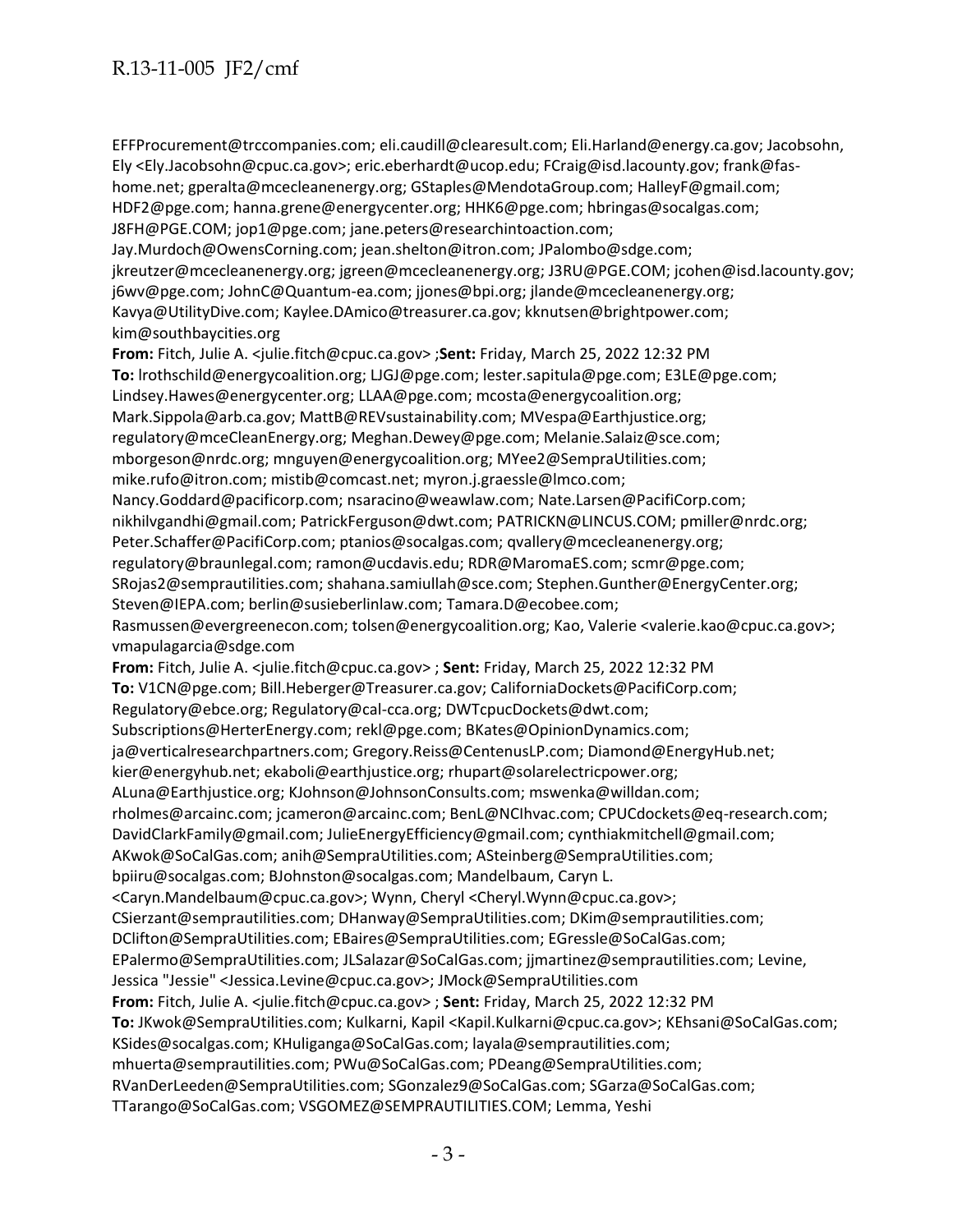<Yeshi.Lemma@cpuc.ca.gov>; CHVaquerano@SALEF.org; NBarba@frontierenergy.com; NBarba@bki.com; sahar.abbaszadeh@arup.com; lmedina@isd.lacounty.gov; JSalazar3@SoCalGas.com; KMowery@SoCalGas.com; MJimenez2@SoCalGas.com; iGoodman@JustEnergy.com; AKlemm@CalState.edu; klatt@energyattorney.com; gwiltsee@gmail.com; Basu@GESusa.org; Aimee.wong@sce.com; Brandon.Sanders@sce.com; case.admin@sce.com; charisse.burnett@sce.com; David.gomez@sce.com; ElizabethB.Gomez@sce.com; janet.combs@sce.com; Kapil.Bhagvan@sce.com; Kellvin.Anaya@sce.com; Lisa.Mau@sce.com; patricia.neri@sce.com; tory.weber@sce.com; rsperberg@onsitenergy.com; MCampbell@OpinionDynamics.com; [Ty@TosdalAPC.com](mailto:Ty@TosdalAPC.com) **From:** Fitch, Julie A. <julie.fitch@cpuc.ca.gov> ; **Sent:** Friday, March 25, 2022 12:32 PM **To:** DHudgins@sdge.com; Liddell@EnergyAttorney.com; afaustino@semprautilities.com; BLee2@SempraUtilities.com; DWhite1@sdge.com; mallyn@sdge.com; GBucsit@sdge.com; WFuller@sdge.com; MSomerville@sdge.com; RMollen@semprautilities.com; sachu.constantine@energycenter.org; SBaule@sdge.com; CentralFiles@SempraUtilities.com; ABesa@semprautilities.com; Paul.Marconi@bves.com; sheena.tran@icfi.com; 2markgaines@gmail.com; James.J.Hirsch@gmail.com; johnavina@abraxasenergy.com; JGriesser@co.slo.ca.us; Cathy@CalChoice.org; Kathy@calchoice.org; bold@highsierraenergy.org; DTozlian@RHAinc.com; jake.richardson@pge.com; cgrace@resource-innovations.com; Lisa@hea.com; JTemlock@bidgely.com; DKarpa@PeninsulaCleanEnergy.com; JWaen@PeninsulaCleanEnergy.com; KSpringer@SMCgov.org; Melicia.Charles@SVCleanEnergy.org; Diana.Gallegos@sce.com; Perez-Green, Joanna <Joanna.Perez-Green@cpuc.ca.gov>; kathleen.bryan@sfgov.org; RegCleanPowerSF@sfwater.org; Christenson, Amanda "Jordan" <Amanda.Christenson@cpuc.ca.gov>; Durvasula, Anand <Anand.Durvasula@cpuc.ca.gov>; Wuerth, Angela <Angela.Wuerth@cpuc.ca.gov>; acl@cpuc.ca.gov; Osman, Ayat <Ayat.Osman@cpuc.ca.gov>; Burns, Brendan <Brendan.Burns@cpuc.ca.gov>; Torok, Christina <Christina.Torok@cpuc.ca.gov> **From:** Fitch, Julie A. <julie.fitch@cpuc.ca.gov> ; **Sent:** Friday, March 25, 2022 12:33 PM **To:** Powell, Christine <Christine.Powell@cpuc.ca.gov>; Lee, Diana <diana.lee@cpuc.ca.gov>; Johnson, Erik <Erik.Johnson@cpuc.ca.gov>; Rudolph, Jacob "Coby" <Jacob.Rudolph@cpuc.ca.gov>; Symonds, Jason <Jason.Symonds@cpuc.ca.gov>; Allison, Jessica <Jessica.Allison@cpuc.ca.gov>; Galle, Justin <Justin.Galle@cpuc.ca.gov>; Fong, Justin H. <Justin.Fong@cpuc.ca.gov>; Yip, Kathleen <Kathleen.Yip@cpuc.ca.gov>; Ouyang, Ke Hao <kehao.ouyang@cpuc.ca.gov>; Tesfai, Leuwam <leuwam.tesfai@cpuc.ca.gov>; Hart, Mia <Mia.Hart@cpuc.ca.gov>; O'Hara, Rosanne <Rosanne.O'Hara@cpuc.ca.gov>; Thomas, Sarah R. <sarah.thomas@cpuc.ca.gov>; Lyser, Shelly <Shelly.Lyser@cpuc.ca.gov>; Babka, Sophie <Sophie.Babka@cpuc.ca.gov>; Castello, Stephen <Stephen.Castello@cpuc.ca.gov>; Baldwin, Vanessa <vanessa.baldwin@cpuc.ca.gov>; Banuelos, Victor F. <victor.banuelos@cpuc.ca.gov>; Theresa.Mueller@sfcityatty.org; Amanda@WeaveGrid.com; lowell.chu@sfgov.org; rina.lopez@sfgov.org; Itzel@UtilityAdvocates.org; Ivan@UtilityAdvocates.org; LMcKenna@KeyesFox.com; MChhabra@nrdc.org; alyssa.bruner@pge.com; amul.sathe@navigant.com; A4B0@pge.com; Andrew.Lee@pge.com; ACT6@pge.com; Docket@Buchalter.com;

cara.goldenberg@grueneich.com; C2K2@PGE.com; DxPU@pge.com; derek.jones@navigant.com; dbrookhyser@buchalter.com; Eric.Sezgen@pge.com; EKC4@pge.com; HFL3@pge.com; JYHW@pge.com; JFWX@pge.com

**From:** Fitch, Julie A. <julie.fitch@cpuc.ca.gov> ;**Sent:** Friday, March 25, 2022 12:33 PM **To:** jonathan.burrows@pge.com; GXPR@pge.com; kkristiansson@bayareametro.gov; M7CE@pge.com; M3AK@pge.com; MBBO@pge.com; Melody.Agustin@pge.com; MCade@Buchalter.com; Mahmad@nexant.com; PXLS@pge.com; Rachel.McMahon@Sunrun.com; rysk@pge.com; R7CK@pge.com; Savi.Ellis@pge.com; Ek-Info@Buchalter.com; LRafii@Buchalter.com; Charlie.Buck@oracle.com; FWahl@Tesla.com; MegDewey@gmail.com;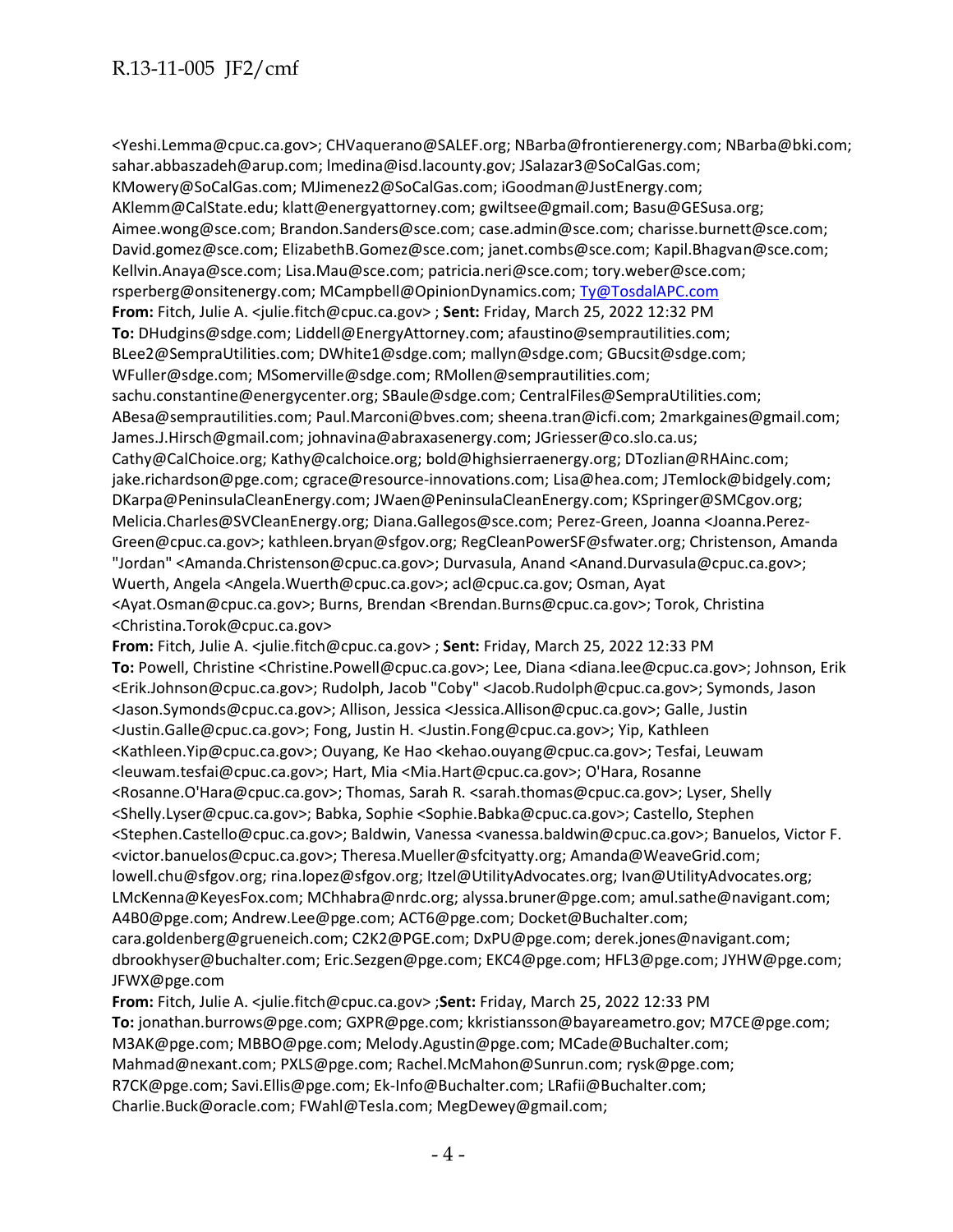golding@communitychoicepartners.com; david.siddiqui@oracle.com; JJaffe@Nossaman.com; Karen.Maoz@Navigant.com; MSmizer@trccompanies.com; rbarker@earthjustice.org; TAS@TASStrategies.com; mmattes@nossaman.com; irene@igc.org; gypsyachong@2050partners.com; a.mejiacunningham@gmail.com; cem@newsdata.com; Clifford.Gleicher@pge.com; MeganMMyers@yahoo.com; ssmyers@att.net; Beth@emk-law.com; M2VD@pge.com; RCounihan@NestLabs.com; dianmg52@gmail.com; SteveShallenberger@gmail.com; andrew@arcalternatives.com; jim@betterclimate.info; mmarchant@frontierenergy.com; Benjamin.Bodell@bbklaw.com **From:** Fitch, Julie A. <julie.fitch@cpuc.ca.gov> ; **Sent:** Friday, March 25, 2022 12:33 PM **To:** floyd.keneipp@tierrarc.com; JSchoullis@AppliedEnergyGroup.com; cadickerson@cadconsulting.biz; allan@luciddg.com; erin.malcolm-brandt@energycenter.org; CPUCproceedings@frontierenergy.com; ltan@frontierenergy.com; mary@grounded-research.com; Ana.Boyd@SierraClub.org; BMenten@ebce.org; brittany.candell@dnvgl.com; bboyce@energy-solution.com; Chenrikson@trcsolutions.com; harnold@opiniondynamics.com; nick.brod@dnvgl.com; nihal.shrinath@sierraclub.org; opatterson@opiniondynamics.com; Rachel.Golden@SierraClub.org; tbuhr@opiniondynamics.com; Michelle@Common-Spark.com; JSKromer@mac.com; DGenter@mceCleanEnergy.org; JKopyciok-Lande@MCEcleanEnergy.org; john@proctoreng.com; MStano@MCEcleanEnergy.org; NMalcolm@MCEcleanEnergy.org; SSwaroop@mceCleanEnergy.org; SChen@mceCleanEnergy.org; mpa@alcantar-law.com; Info@WHPA-inc.org; hankryan2003@yahoo.com; JenHolmesBiz@gmail.com; demetra.mcbride@ceo.sccgov.org; natalie.deleon@ceo.sccgov.org; dreynolds@ers-inc.com; Kari.Smith@SanJoseCa.gov; Taylor.knecht@sanjoseca.gov; willie.calvin@sanjoseca.gov; Luisa.Elkins@SanJoseCa.gov; JFerrari@ConSol.ws; lcasey@sctainfo.org; SShupe@SonomaCleanPower.org; anne.policysolutions@gmail.com **From:** Fitch, Julie A. <julie.fitch@cpuc.ca.gov> ; **Sent:** Friday, March 25, 2022 12:33 PM **To:** ACissna@RedwoodEnergy.org; pterry@redwoodenergy.org; smita.gupta@itron.com; DHou@caiso.com; ELagerquist@caiso.com; JGuan@caiso.com; JPinjuv@caiso.com; rmilward@mcrgroup.com; Hlavka, Eileen <Eileen.Hlavka@cpuc.ca.gov>; Choukeir, Ali <Ali.Choukeir@cpuc.ca.gov>; TBrunello@Outlook.com; cbermel@politico.com; Darcie.Houck@energy.ca.gov; DGibbs@Treasurer.ca.gov; Eric.Knops@energy.ca.gov; Chew, Kristien "Kristy" <Kristien.Chew@cpuc.ca.gov>; Nicholas.Janusch@energy.ca.gov; Gong, Peng <Peng.Gong@cpuc.ca.gov>; RobertPrm@gmail.com; Blaising@BraunLegal.com; ssanders@ca-ilg.com; SMills@Treasurer.ca.gov; Trimming, Tovah <Tovah.Trimming@cpuc.ca.gov>; Holtby, Travis <Travis.Holtby@cpuc.ca.gov>; Brian.Samuelson@energy.ca.gov; LMH@esLawFirm.com; RL@eslawfirm.com; IKearney@WEAWlaw.com; rob@clfp.com; gen@cpuc.ca.gov; ATrowbridge@DayCarterMurphy.com; bsimcox@nexant.com; jasong@energysavvy.com; DMoran@neea.org; jr\_Don.Jones@PacifiCorp.com; johnwgould@comcast.net; BTso@sbwConsulting.com; FDeBolt@sbwConsulting.com; MBaker@sbwConsulting.com; sshahinfard@sbwconsulting.com; michael.r@twavetech.com; emibd@emiconsulting.com **From:** Fitch, Julie A. <julie.fitch@cpuc.ca.gov> ; **Sent:** Friday, March 25, 2022 12:34 PM **To:** SBarata@OpinionDynamics.com; Chris@ecobee.com; Chris@ecobee.com; Tran, Ava N. <ava.tran@cpuc.ca.gov>; Myers, Christopher <christopher.myers@cpuc.ca.gov>; Reynolds, F. Alan <FrankAlan.Reynolds@cpuc.ca.gov>; Kalafut, Jennifer <jennifer.kalafut@cpuc.ca.gov>; Tagnipes, Jeorge S. <jeorge.tagnipes@cpuc.ca.gov>; Battis, Jeremy <jeremy.battis@cpuc.ca.gov>; Fitch, Julie A. <julie.fitch@cpuc.ca.gov>; Paulo, Lisa <lisa.paulo@cpuc.ca.gov>; Martha.Brook@energy.ca.gov; Dzvova, Mona Dee <Mona.Dzvova@cpuc.ca.gov>; Gruendling, Paula <paula.gruendling@cpuc.ca.gov>; Franzese, Peter <peter.franzese@cpuc.ca.gov>; Lai, Peter <peter.lai@cpuc.ca.gov>; Skala, Pete <pete.skala@cpuc.ca.gov>; Cox, Rory <rory.cox@cpuc.ca.gov>; Francisco, Tory <tory.francisco@cpuc.ca.gov>; Pena, Bryan <Bryan.Pena@cpuc.ca.gov>; Merigan, Alexander "Sasha"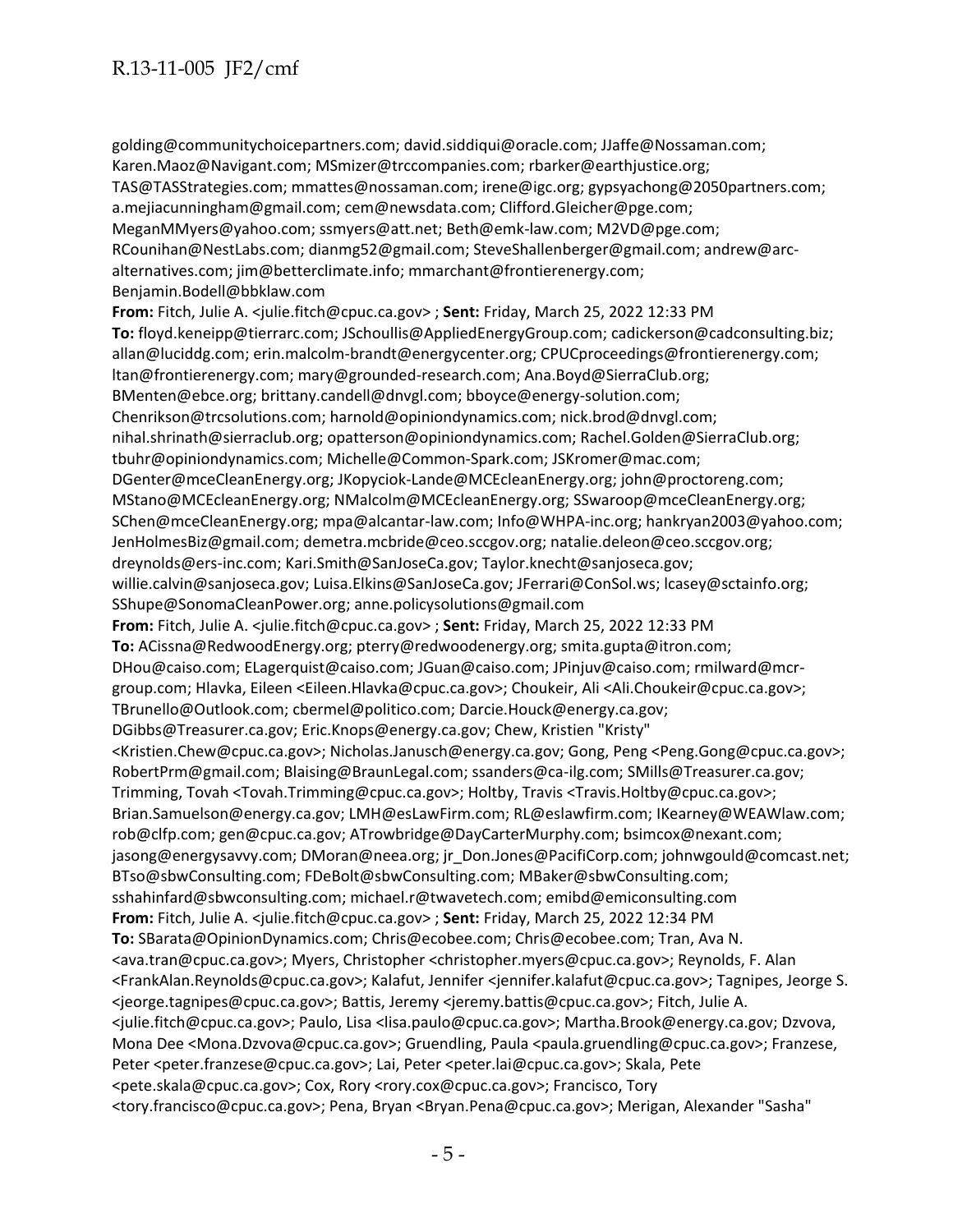<Alexander.Merigan@cpuc.ca.gov>; LaBonte, Alison <Alison.LaBonte@cpuc.ca.gov>; Reardon, Amy <amy.reardon@cpuc.ca.gov>; Kane, Hal <Hal.Kane@cpuc.ca.gov>; Worster, Chari <chari.worster@cpuc.ca.gov>; Anning, Marna <Marna.Anning@cpuc.ca.gov>; Ghadessi, Maryam <maryam.ghadessi@cpuc.ca.gov>; Strindberg, Nils <Nils.Strindberg@cpuc.ca.gov>; Biermayer, Peter <Peter.Biermayer@cpuc.ca.gov>; Hansen, Robert <Robert.Hansen@cpuc.ca.gov>; Goldberg, Sandy <Sandy.Goldberg@cpuc.ca.gov>; Lerhaupt, Sarah <Sarah.Lerhaupt@cpuc.ca.gov>; Wadhwa, Abhilasha <Abhilasha.Wadhwa@cpuc.ca.gov>; crogers@energy.state.ca.us; Feizi, Kevin <kevin.feizi@cpuc.ca.gov>; Nakamura, Kevin S. <kevin.nakamura@cpuc.ca.gov>; Michael.Kenney@energy.ca.gov; MJBlock@Treasurer.ca.gov; Tiffany.Mateo@energy.ca.gov; Robert.Ridgley@energy.ca.gov **Cc:** ALJ\_Support ID <alj\_supportid@cpuc.ca.gov>; ALJ Docket Office <ALJ\_Docket\_Office@cpuc.ca.gov>; ALJ Process <alj\_process@cpuc.ca.gov>

**Subject:** R.13-11-005: Email ruling granting Extension Request for Energy Efficiency Annual Report Submittal

Dear Ms. Norin,

Thank you for your patience while we considered the implications of this extension request. After consultation with Energy Division staff, this email ruling grants your below email request for an extension to file the Energy Efficiency Annual Reports, due to the significant volume of statewide claims that need to be processed.

The following will be the new deadlines for upcoming submittals:

#### 2021 Annual Reports

- Regional Energy Networks and Community Choice Aggregators: May 17, 2022
- Investor-Owned Utilities: June 1, 2022

#### First Quarter 2022 Program Tracking Data Submissions

- Regional Energy Networks and Community Choice Aggregators: June 16, 2022
- Investor-Owned Utilities: July 1, 2022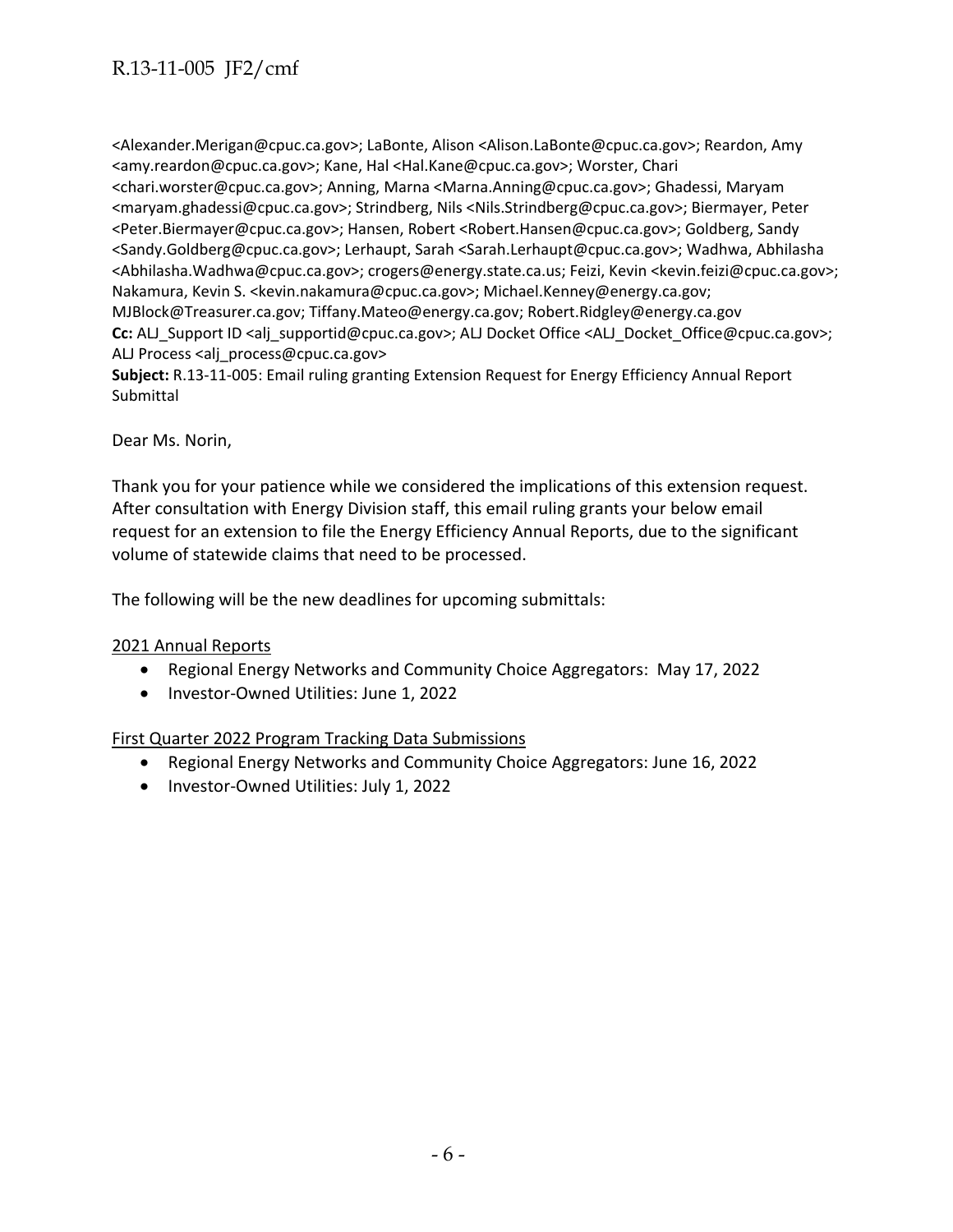#### **The Docket Office shall formally file this ruling.**

Due to the size of the service list, this email is being distributed in batches, to avoid rejection by servers.

Best regards,

**Julie A. Fitch**  (pronouns: she/her) Administrative Law Judge California Public Utilities Commission (415) 703-3134

Notice: This communication may contain confidential and/or legally privileged information for the use of the intended recipient(s). Unauthorized use or disclosure is prohibited. If you are not the intended recipient, please contact the sender and destroy all copies of the communication.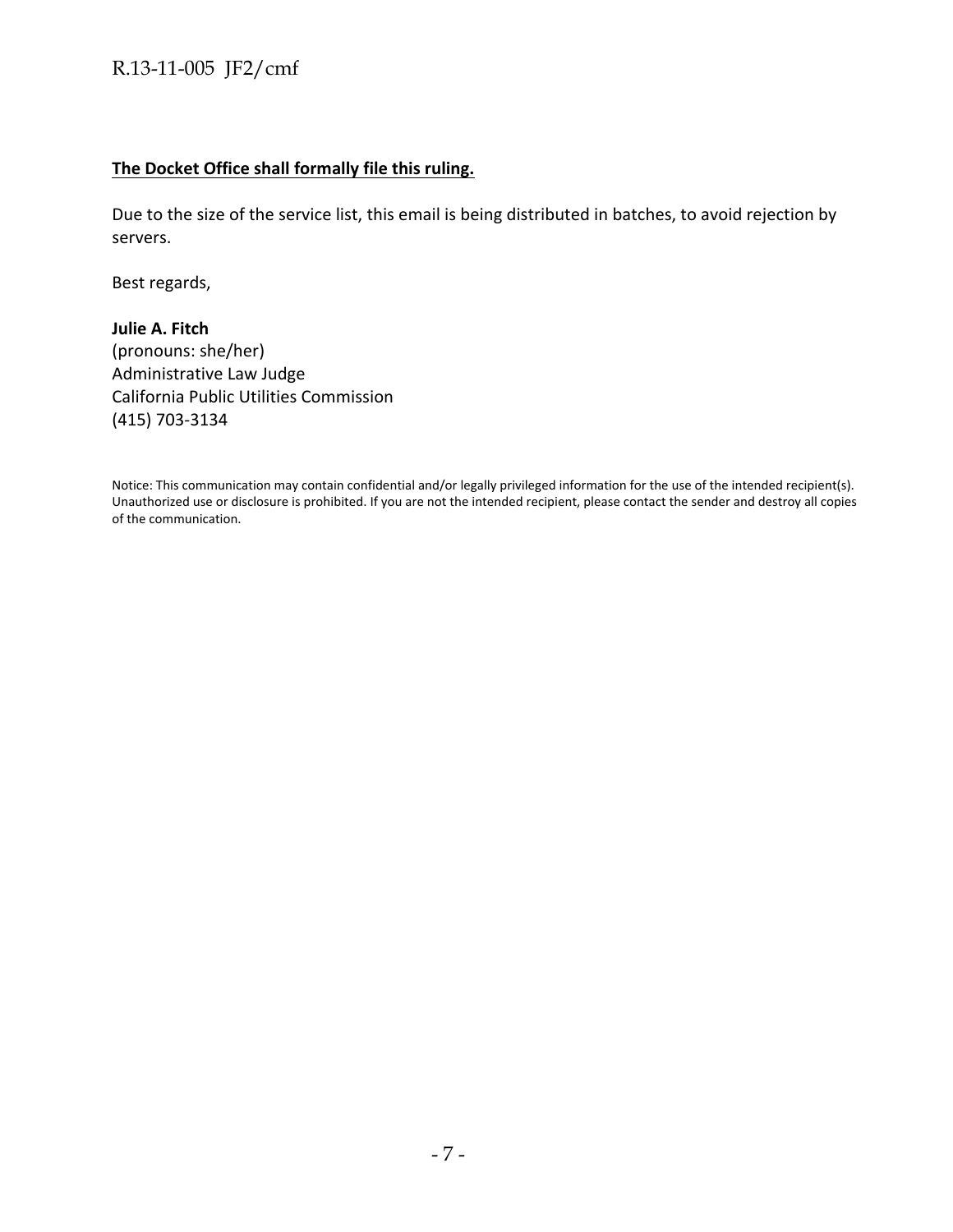**From:** Norin, Jenny [<JNorin@sdge.com>](mailto:JNorin@sdge.com)

**Sent:** Friday, March 18, 2022 5:04 PM To: Kao, Valerie [<valerie.kao@cpuc.ca.gov>](mailto:valerie.kao@cpuc.ca.gov); Fitch, Julie A. [<julie.fitch@cpuc.ca.gov>](mailto:julie.fitch@cpuc.ca.gov) **Cc:** [EBaires@SempraUtilities.com;](mailto:EBaires@SempraUtilities.com) Gressler, Eric A [<EGressle@socalgas.com>](mailto:EGressle@socalgas.com); Brooks, Erin P. [<EPBrooks@socalgas.com>](mailto:EPBrooks@socalgas.com); Salazar, Jeff [<JLSalazar@socalgas.com>](mailto:JLSalazar@socalgas.com); Martinez, Jesse J. [<JJMartinez@socalgas.com>](mailto:JJMartinez@socalgas.com); Levine, Jessica "Jessie" [<Jessica.Levine@cpuc.ca.gov>](mailto:Jessica.Levine@cpuc.ca.gov); Mock, Joseph [<JMock@socalgas.com>](mailto:JMock@socalgas.com); Kwok, Joyce [<JKwok@socalgas.com>](mailto:JKwok@socalgas.com); Kulkarni, Kapil [<Kapil.Kulkarni@cpuc.ca.gov>](mailto:Kapil.Kulkarni@cpuc.ca.gov); Ehsani, Kevin [<KEhsani@socalgas.com>](mailto:KEhsani@socalgas.com); Sides, Kim N [<KSides@socalgas.com>](mailto:KSides@socalgas.com); Huliganga, Kristine [<KHuliganga@socalgas.com>](mailto:KHuliganga@socalgas.com); Ayala, Leticia B. [<LAyala@socalgas.com>](mailto:LAyala@socalgas.com); Huerta, Mark H [<MHuerta@socalgas.com>](mailto:MHuerta@socalgas.com); Wu, Pamela [<PWu@socalgas.com>](mailto:PWu@socalgas.com); Deang, Paul I [<PDeang@socalgas.com>](mailto:PDeang@socalgas.com); [RVanDerLeeden@SempraUtilities.com;](mailto:RVanDerLeeden@SempraUtilities.com) Gonzalez, Sandra D [<SGonzalez9@socalgas.com>](mailto:SGonzalez9@socalgas.com); Garza, Sebastian C [<SGarza@socalgas.com>](mailto:SGarza@socalgas.com); Bageris, Tamlyn T [<ttbageris@socalgas.com>](mailto:ttbageris@socalgas.com); Gomez, Vanessa S [<VSGomez@socalgas.com>](mailto:VSGomez@socalgas.com); Lemma, Yeshi [<Yeshi.Lemma@cpuc.ca.gov>](mailto:Yeshi.Lemma@cpuc.ca.gov)[; CHVaquerano@SALEF.org;](mailto:CHVaquerano@SALEF.org) [NBarba@bki.com;](mailto:NBarba@bki.com) [NBarba@frontierenergy.com;](mailto:NBarba@frontierenergy.com) [sahar.abbaszadeh@arup.com;](mailto:sahar.abbaszadeh@arup.com) [lmedina@isd.lacounty.gov;](mailto:lmedina@isd.lacounty.gov) Salazar, Jorge L [<JSalazar3@socalgas.com>](mailto:JSalazar3@socalgas.com); Mowery, Kimberlyn D [<KMowery@socalgas.com>](mailto:KMowery@socalgas.com); Jimenez, Megan M [<MJimenez2@socalgas.com>](mailto:MJimenez2@socalgas.com); [iGoodman@JustEnergy.com;](mailto:iGoodman@JustEnergy.com) [AKlemm@CalState.edu;](mailto:AKlemm@CalState.edu) [klatt@energyattorney.com;](mailto:klatt@energyattorney.com) [gwiltsee@gmail.com;](mailto:gwiltsee@gmail.com) [Basu@GESusa.org;](mailto:Basu@GESusa.org) [Aimee.wong@sce.com;](mailto:Aimee.wong@sce.com) [Brandon.Sanders@sce.com;](mailto:Brandon.Sanders@sce.com) [case.admin@sce.com;](mailto:case.admin@sce.com) [charisse.burnett@sce.com;](mailto:charisse.burnett@sce.com) [David.gomez@sce.com;](mailto:David.gomez@sce.com) [ElizabethB.Gomez@sce.com;](mailto:ElizabethB.Gomez@sce.com) [janet.combs@sce.com;](mailto:janet.combs@sce.com) [Kapil.Bhagvan@sce.com;](mailto:Kapil.Bhagvan@sce.com) [Kellvin.Anaya@sce.com;](mailto:Kellvin.Anaya@sce.com) [Lisa.Mau@sce.com;](mailto:Lisa.Mau@sce.com) [patricia.neri@sce.com;](mailto:patricia.neri@sce.com) [tory.weber@sce.com;](mailto:tory.weber@sce.com) [rsperberg@onsitenergy.com;](mailto:rsperberg@onsitenergy.com) [MCampbell@OpinionDynamics.com;](mailto:MCampbell@OpinionDynamics.com) [Ty@TosdalAPC.com;](mailto:Ty@TosdalAPC.com) Hudgins, Dan C [<DHudgins@sdge.com>](mailto:DHudgins@sdge.com)[; Liddell@EnergyAttorney.com;](mailto:Liddell@EnergyAttorney.com) Faustino, Annlyn [<AFaustino@sdge.com>](mailto:AFaustino@sdge.com); Lee, Brittney L [<BLLee@semprautilities.com>](mailto:BLLee@semprautilities.com); White, Doug S [<DWhite1@sdge.com>](mailto:DWhite1@sdge.com); Allyn, Elaine E [<MAllyn@sdge.com>](mailto:MAllyn@sdge.com); Bucsit, Geneveve [<GBucsit@sdge.com>](mailto:GBucsit@sdge.com); Fuller, William [<WFuller@sdge.com>](mailto:WFuller@sdge.com); Somerville, Michelle [<MSomerville@sdge.com>](mailto:MSomerville@sdge.com); Mollen, Roland G [<RMollen@sdge.com>](mailto:RMollen@sdge.com); [sachu.constantine@energycenter.org;](mailto:sachu.constantine@energycenter.org) Baule, Sandra [<SBaule@sdge.com>](mailto:SBaule@sdge.com); Central Files [<CentralFiles@semprautilities.com>](mailto:CentralFiles@semprautilities.com); Besa, Athena [<ABesa@sdge.com>](mailto:ABesa@sdge.com); [Paul.Marconi@bves.com;](mailto:Paul.Marconi@bves.com) [sheena.tran@icfi.com;](mailto:sheena.tran@icfi.com) [2markgaines@gmail.com;](mailto:2markgaines@gmail.com) [James.J.Hirsch@gmail.com;](mailto:James.J.Hirsch@gmail.com) [johnavina@abraxasenergy.com;](mailto:johnavina@abraxasenergy.com) [JGriesser@co.slo.ca.us;](mailto:JGriesser@co.slo.ca.us) [Cathy@CalChoice.org;](mailto:Cathy@CalChoice.org) [Kathy@calchoice.org;](mailto:Kathy@calchoice.org) [bold@highsierraenergy.org;](mailto:bold@highsierraenergy.org) [DTozlian@RHAinc.com;](mailto:DTozlian@RHAinc.com) [jake.richardson@pge.com;](mailto:jake.richardson@pge.com) [cgrace@resource](mailto:cgrace@resource-innovations.com)[innovations.com;](mailto:cgrace@resource-innovations.com) [Lisa@hea.com;](mailto:Lisa@hea.com) [JTemlock@bidgely.com;](mailto:JTemlock@bidgely.com) [DKarpa@PeninsulaCleanEnergy.com;](mailto:DKarpa@PeninsulaCleanEnergy.com) [JWaen@PeninsulaCleanEnergy.com;](mailto:JWaen@PeninsulaCleanEnergy.com) [KSpringer@SMCgov.org;](mailto:KSpringer@SMCgov.org) [Melicia.Charles@SVCleanEnergy.org;](mailto:Melicia.Charles@SVCleanEnergy.org) [Diana.Gallegos@sce.com;](mailto:Diana.Gallegos@sce.com) Perez-Green, Joanna [<Joanna.Perez-Green@cpuc.ca.gov>](mailto:Joanna.Perez-Green@cpuc.ca.gov); [kathleen.bryan@sfgov.org;](mailto:kathleen.bryan@sfgov.org) [RegCleanPowerSF@sfwater.org;](mailto:RegCleanPowerSF@sfwater.org) Christenson, Amanda "Jordan" [<Amanda.Christenson@cpuc.ca.gov>](mailto:Amanda.Christenson@cpuc.ca.gov); Durvasula, Anand [<Anand.Durvasula@cpuc.ca.gov>](mailto:Anand.Durvasula@cpuc.ca.gov); Wuerth, Angela [<Angela.Wuerth@cpuc.ca.gov>](mailto:Angela.Wuerth@cpuc.ca.gov); Clements, Augustus [<Augustus.Clements@cpuc.ca.gov>](mailto:Augustus.Clements@cpuc.ca.gov); Osman, Ayat [<Ayat.Osman@cpuc.ca.gov>](mailto:Ayat.Osman@cpuc.ca.gov); Burns, Brendan [<Brendan.Burns@cpuc.ca.gov>](mailto:Brendan.Burns@cpuc.ca.gov); Torok, Christina [<Christina.Torok@cpuc.ca.gov>](mailto:Christina.Torok@cpuc.ca.gov); Powell, Christine [<Christine.Powell@cpuc.ca.gov>](mailto:Christine.Powell@cpuc.ca.gov); Lee, Diana [<diana.lee@cpuc.ca.gov>](mailto:diana.lee@cpuc.ca.gov); Johnson, Erik [<Erik.Johnson@cpuc.ca.gov>](mailto:Erik.Johnson@cpuc.ca.gov); Rudolph, Jacob "Coby" [<Jacob.Rudolph@cpuc.ca.gov>](mailto:Jacob.Rudolph@cpuc.ca.gov); Symonds, Jason [<Jason.Symonds@cpuc.ca.gov>](mailto:Jason.Symonds@cpuc.ca.gov); Allison, Jessica [<Jessica.Allison@cpuc.ca.gov>](mailto:Jessica.Allison@cpuc.ca.gov); Galle, Justin [<Justin.Galle@cpuc.ca.gov>](mailto:Justin.Galle@cpuc.ca.gov); Fong, Justin H. [<Justin.Fong@cpuc.ca.gov>](mailto:Justin.Fong@cpuc.ca.gov); Yip, Kathleen [<Kathleen.Yip@cpuc.ca.gov>](mailto:Kathleen.Yip@cpuc.ca.gov); Ouyang, Ke Hao [<kehao.ouyang@cpuc.ca.gov>](mailto:kehao.ouyang@cpuc.ca.gov); Tesfai, Leuwam [<leuwam.tesfai@cpuc.ca.gov>](mailto:leuwam.tesfai@cpuc.ca.gov); Hart, Mia [<Mia.Hart@cpuc.ca.gov>](mailto:Mia.Hart@cpuc.ca.gov); O'Hara, Rosanne <Rosanne.O'Hara@cpuc.ca.gov>; Thomas, Sarah R. [<sarah.thomas@cpuc.ca.gov>](mailto:sarah.thomas@cpuc.ca.gov); Lyser, Shelly [<Shelly.Lyser@cpuc.ca.gov>](mailto:Shelly.Lyser@cpuc.ca.gov); Babka, Sophie [<Sophie.Babka@cpuc.ca.gov>](mailto:Sophie.Babka@cpuc.ca.gov); Castello, Stephen [<Stephen.Castello@cpuc.ca.gov>](mailto:Stephen.Castello@cpuc.ca.gov); Baldwin, Vanessa [<vanessa.baldwin@cpuc.ca.gov>](mailto:vanessa.baldwin@cpuc.ca.gov); Banuelos, Victor F. [<victor.banuelos@cpuc.ca.gov>](mailto:victor.banuelos@cpuc.ca.gov);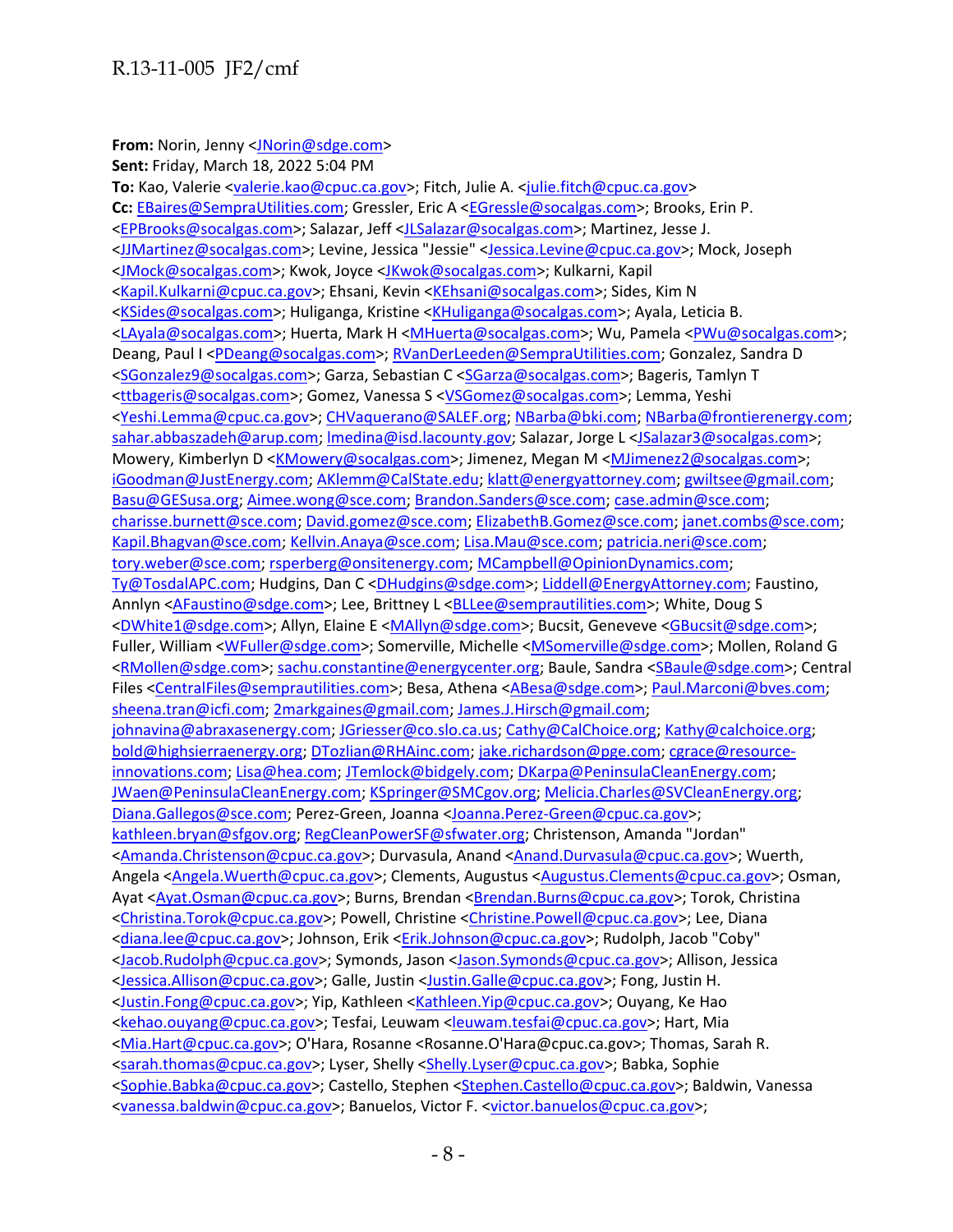[Theresa.Mueller@sfcityatty.org;](mailto:Theresa.Mueller@sfcityatty.org) [Amanda@WeaveGrid.com;](mailto:Amanda@WeaveGrid.com) [lowell.chu@sfgov.org;](mailto:lowell.chu@sfgov.org) [rina.lopez@sfgov.org;](mailto:rina.lopez@sfgov.org) [Itzel@UtilityAdvocates.org;](mailto:Itzel@UtilityAdvocates.org) [ivan@utilityadvocates.org;](mailto:ivan@utilityadvocates.org) [LMcKenna@KeyesFox.com;](mailto:LMcKenna@KeyesFox.com) [MChhabra@nrdc.org;](mailto:MChhabra@nrdc.org) [alyssa.bruner@pge.com;](mailto:alyssa.bruner@pge.com) [amul.sathe@navigant.com;](mailto:amul.sathe@navigant.com) [A4B0@pge.com;](mailto:A4B0@pge.com) [Andrew.Lee@pge.com;](mailto:Andrew.Lee@pge.com) [ACT6@pge.com;](mailto:ACT6@pge.com) [Docket@Buchalter.com;](mailto:Docket@Buchalter.com) [cara.goldenberg@grueneich.com;](mailto:cara.goldenberg@grueneich.com) [C2K2@PGE.com;](mailto:C2K2@PGE.com) [DxPU@pge.com;](mailto:DxPU@pge.com) [derek.jones@navigant.com;](mailto:derek.jones@navigant.com) [dbrookhyser@buchalter.com;](mailto:dbrookhyser@buchalter.com) [Eric.Sezgen@pge.com;](mailto:Eric.Sezgen@pge.com) [EKC4@pge.com;](mailto:EKC4@pge.com) [HFL3@pge.com;](mailto:HFL3@pge.com) [JYHW@pge.com;](mailto:JYHW@pge.com) [JFWX@pge.com;](mailto:JFWX@pge.com) [jonathan.burrows@pge.com;](mailto:jonathan.burrows@pge.com) [GXPR@pge.com;](mailto:GXPR@pge.com) [kkristiansson@bayareametro.gov;](mailto:kkristiansson@bayareametro.gov) [M7CE@pge.com;](mailto:M7CE@pge.com) [M3AK@pge.com;](mailto:M3AK@pge.com) [MBBO@pge.com;](mailto:MBBO@pge.com) [Melody.Agustin@pge.com;](mailto:Melody.Agustin@pge.com) [MCade@Buchalter.com;](mailto:MCade@Buchalter.com) [Mahmad@nexant.com;](mailto:Mahmad@nexant.com) [PXLS@pge.com;](mailto:PXLS@pge.com) [Rachel.McMahon@Sunrun.com;](mailto:Rachel.McMahon@Sunrun.com) [rysk@pge.com;](mailto:rysk@pge.com) [R7CK@pge.com;](mailto:R7CK@pge.com) [Savi.Ellis@pge.com;](mailto:Savi.Ellis@pge.com) [Ek-](mailto:Ek-Info@Buchalter.com)[Info@Buchalter.com;](mailto:Ek-Info@Buchalter.com) [LRafii@Buchalter.com;](mailto:LRafii@Buchalter.com) [Charlie.Buck@oracle.com;](mailto:Charlie.Buck@oracle.com) [FWahl@Tesla.com;](mailto:FWahl@Tesla.com) [MegDewey@gmail.com;](mailto:MegDewey@gmail.com) [golding@communitychoicepartners.com;](mailto:golding@communitychoicepartners.com) [david.siddiqui@oracle.com;](mailto:david.siddiqui@oracle.com) [JJaffe@Nossaman.com;](mailto:JJaffe@Nossaman.com) [Karen.Maoz@Navigant.com;](mailto:Karen.Maoz@Navigant.com) [MSmizer@trccompanies.com;](mailto:MSmizer@trccompanies.com) [rbarker@earthjustice.org;](mailto:rbarker@earthjustice.org) [TAS@TASStrategies.com;](mailto:TAS@TASStrategies.com) [mmattes@nossaman.com;](mailto:mmattes@nossaman.com) [irene@igc.org;](mailto:irene@igc.org) [gypsyachong@2050partners.com;](mailto:gypsyachong@2050partners.com) [a.mejiacunningham@gmail.com;](mailto:a.mejiacunningham@gmail.com) [cem@newsdata.com;](mailto:cem@newsdata.com) [Clifford.Gleicher@pge.com;](mailto:Clifford.Gleicher@pge.com) [MeganMMyers@yahoo.com;](mailto:MeganMMyers@yahoo.com) [ssmyers@att.net;](mailto:ssmyers@att.net) [Beth@emk-law.com;](mailto:Beth@emk-law.com) [M2VD@pge.com;](mailto:M2VD@pge.com) [RCounihan@NestLabs.com;](mailto:RCounihan@NestLabs.com) [dianmg52@gmail.com;](mailto:dianmg52@gmail.com) [SteveShallenberger@gmail.com;](mailto:SteveShallenberger@gmail.com) [andrew@arc-alternatives.com;](mailto:andrew@arc-alternatives.com) [jim@betterclimate.info;](mailto:jim@betterclimate.info) [mmarchant@frontierenergy.com;](mailto:mmarchant@frontierenergy.com) [Benjamin.Bodell@bbklaw.com;](mailto:Benjamin.Bodell@bbklaw.com) [floyd.keneipp@tierrarc.com;](mailto:floyd.keneipp@tierrarc.com) [JSchoullis@AppliedEnergyGroup.com;](mailto:JSchoullis@AppliedEnergyGroup.com) [cadickerson@cadconsulting.biz;](mailto:cadickerson@cadconsulting.biz) [allan@luciddg.com;](mailto:allan@luciddg.com) [erin.malcolm-brandt@energycenter.org;](mailto:erin.malcolm-brandt@energycenter.org) [CPUCproceedings@frontierenergy.com;](mailto:CPUCproceedings@frontierenergy.com) [ltan@frontierenergy.com;](mailto:ltan@frontierenergy.com) [mary@grounded-research.com;](mailto:mary@grounded-research.com) [Ana.Boyd@SierraClub.org;](mailto:Ana.Boyd@SierraClub.org) [BMenten@ebce.org;](mailto:BMenten@ebce.org) [brittany.candell@dnvgl.com;](mailto:brittany.candell@dnvgl.com) [bboyce@energy](mailto:bboyce@energy-solution.com)[solution.com;](mailto:bboyce@energy-solution.com) [Chenrikson@trcsolutions.com;](mailto:Chenrikson@trcsolutions.com) [harnold@opiniondynamics.com;](mailto:harnold@opiniondynamics.com) [nick.brod@dnvgl.com;](mailto:nick.brod@dnvgl.com) [nihal.shrinath@sierraclub.org;](mailto:nihal.shrinath@sierraclub.org) [opatterson@opiniondynamics.com;](mailto:opatterson@opiniondynamics.com) [Rachel.Golden@SierraClub.org;](mailto:Rachel.Golden@SierraClub.org) [tbuhr@opiniondynamics.com;](mailto:tbuhr@opiniondynamics.com) [Michelle@Common-Spark.com;](mailto:Michelle@Common-Spark.com) [JSKromer@mac.com;](mailto:JSKromer@mac.com) [DGenter@mceCleanEnergy.org;](mailto:DGenter@mceCleanEnergy.org) [JKopyciok-Lande@MCEcleanEnergy.org;](mailto:JKopyciok-Lande@MCEcleanEnergy.org) [john@proctoreng.com;](mailto:john@proctoreng.com) [MStano@MCEcleanEnergy.org;](mailto:MStano@MCEcleanEnergy.org) [NMalcolm@MCEcleanEnergy.org;](mailto:NMalcolm@MCEcleanEnergy.org) [SSwaroop@mceCleanEnergy.org;](mailto:SSwaroop@mceCleanEnergy.org) [SChen@mceCleanEnergy.org;](mailto:SChen@mceCleanEnergy.org) [mpa@alcantar-law.com;](mailto:mpa@alcantar-law.com) [Info@WHPA-inc.org;](mailto:Info@WHPA-inc.org) [hankryan2003@yahoo.com;](mailto:hankryan2003@yahoo.com) [JenHolmesBiz@gmail.com;](mailto:JenHolmesBiz@gmail.com) [demetra.mcbride@ceo.sccgov.org;](mailto:demetra.mcbride@ceo.sccgov.org) [natalie.deleon@ceo.sccgov.org;](mailto:natalie.deleon@ceo.sccgov.org) [dreynolds@ers-inc.com;](mailto:dreynolds@ers-inc.com) [Kari.Smith@SanJoseCa.gov;](mailto:Kari.Smith@SanJoseCa.gov) [Taylor.knecht@sanjoseca.gov;](mailto:Taylor.knecht@sanjoseca.gov) [willie.calvin@sanjoseca.gov;](mailto:willie.calvin@sanjoseca.gov) [Luisa.Elkins@SanJoseCa.gov;](mailto:Luisa.Elkins@SanJoseCa.gov) [JFerrari@ConSol.ws;](mailto:JFerrari@ConSol.ws) [lcasey@sctainfo.org;](mailto:lcasey@sctainfo.org) [SShupe@SonomaCleanPower.org;](mailto:SShupe@SonomaCleanPower.org) [anne.policysolutions@gmail.com;](mailto:anne.policysolutions@gmail.com) [ACissna@RedwoodEnergy.org;](mailto:ACissna@RedwoodEnergy.org) [pterry@redwoodenergy.org;](mailto:pterry@redwoodenergy.org) [smita.gupta@itron.com;](mailto:smita.gupta@itron.com) [DHou@caiso.com;](mailto:DHou@caiso.com) [ELagerquist@caiso.com;](mailto:ELagerquist@caiso.com) [JGuan@caiso.com;](mailto:JGuan@caiso.com) [JPinjuv@caiso.com;](mailto:JPinjuv@caiso.com) Richard Milward [<rmilward@mcr-group.com>](mailto:rmilward@mcr-group.com); Hlavka, Eileen [<Eileen.Hlavka@cpuc.ca.gov>](mailto:Eileen.Hlavka@cpuc.ca.gov); Choukeir, Ali [<Ali.Choukeir@cpuc.ca.gov>](mailto:Ali.Choukeir@cpuc.ca.gov); [TBrunello@Outlook.com;](mailto:TBrunello@Outlook.com) [cbermel@politico.com;](mailto:cbermel@politico.com) [Darcie.Houck@energy.ca.gov;](mailto:Darcie.Houck@energy.ca.gov) [DGibbs@Treasurer.ca.gov;](mailto:DGibbs@Treasurer.ca.gov) [Eric.Knops@energy.ca.gov;](mailto:Eric.Knops@energy.ca.gov) Chew, Kristien "Kristy" [<Kristien.Chew@cpuc.ca.gov>](mailto:Kristien.Chew@cpuc.ca.gov); [Nicholas.Janusch@energy.ca.gov;](mailto:Nicholas.Janusch@energy.ca.gov) Gong, Peng [<Peng.Gong@cpuc.ca.gov>](mailto:Peng.Gong@cpuc.ca.gov); [RobertPrm@gmail.com;](mailto:RobertPrm@gmail.com) [Blaising@BraunLegal.com;](mailto:Blaising@BraunLegal.com) [ssanders@ca-ilg.com;](mailto:ssanders@ca-ilg.com) [SMills@Treasurer.ca.gov;](mailto:SMills@Treasurer.ca.gov) Trimming, Tovah [<Tovah.Trimming@cpuc.ca.gov>](mailto:Tovah.Trimming@cpuc.ca.gov); Holtby, Travis [<Travis.Holtby@cpuc.ca.gov>](mailto:Travis.Holtby@cpuc.ca.gov); [Brian.Samuelson@energy.ca.gov;](mailto:Brian.Samuelson@energy.ca.gov) [LMH@esLawFirm.com;](mailto:LMH@esLawFirm.com) [RL@eslawfirm.com;](mailto:RL@eslawfirm.com) [IKearney@WEAWlaw.com;](mailto:IKearney@WEAWlaw.com) [rob@clfp.com;](mailto:rob@clfp.com) [gen@cpuc.ca.gov;](mailto:gen@cpuc.ca.gov) [ATrowbridge@DayCarterMurphy.com;](mailto:ATrowbridge@DayCarterMurphy.com) [bsimcox@nexant.com;](mailto:bsimcox@nexant.com) [jasong@energysavvy.com;](mailto:jasong@energysavvy.com) [DMoran@neea.org;](mailto:DMoran@neea.org) [jr\\_Don.Jones@PacifiCorp.com;](mailto:jr_Don.Jones@PacifiCorp.com) [johnwgould@comcast.net;](mailto:johnwgould@comcast.net) [BTso@sbwConsulting.com;](mailto:BTso@sbwConsulting.com) [FDeBolt@sbwConsulting.com;](mailto:FDeBolt@sbwConsulting.com) [MBaker@sbwConsulting.com;](mailto:MBaker@sbwConsulting.com) [sshahinfard@sbwconsulting.com;](mailto:sshahinfard@sbwconsulting.com) [michael.r@twavetech.com;](mailto:michael.r@twavetech.com) [emibd@emiconsulting.com;](mailto:emibd@emiconsulting.com) [SBarata@OpinionDynamics.com;](mailto:SBarata@OpinionDynamics.com) [Chris@ecobee.com; Chris@ecobee.com;](mailto:Chris@ecobee.com) Tran, Ava N. [<ava.tran@cpuc.ca.gov>](mailto:ava.tran@cpuc.ca.gov); Myers, Christopher [<christopher.myers@cpuc.ca.gov>](mailto:christopher.myers@cpuc.ca.gov); Reynolds, F. Alan [<FrankAlan.Reynolds@cpuc.ca.gov>](mailto:FrankAlan.Reynolds@cpuc.ca.gov); Kalafut, Jennifer [<jennifer.kalafut@cpuc.ca.gov>](mailto:jennifer.kalafut@cpuc.ca.gov); Tagnipes, Jeorge S.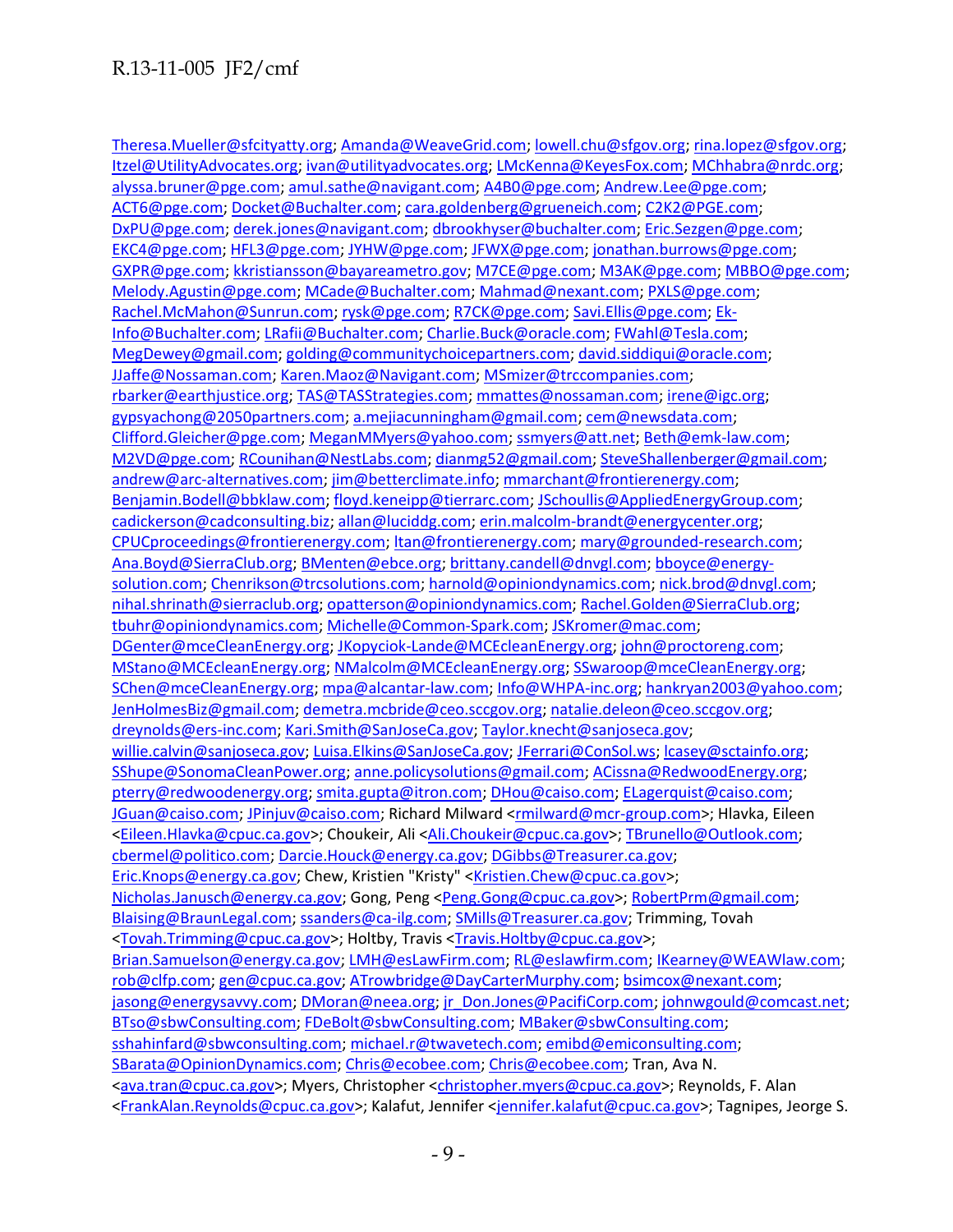[<jeorge.tagnipes@cpuc.ca.gov>](mailto:jeorge.tagnipes@cpuc.ca.gov); Battis, Jeremy [<jeremy.battis@cpuc.ca.gov>](mailto:jeremy.battis@cpuc.ca.gov); Fitch, Julie A. [<julie.fitch@cpuc.ca.gov>](mailto:julie.fitch@cpuc.ca.gov); Paulo, Lisa [<lisa.paulo@cpuc.ca.gov>](mailto:lisa.paulo@cpuc.ca.gov); [Martha.Brook@energy.ca.gov;](mailto:Martha.Brook@energy.ca.gov) Dzvova, Mona Dee [<Mona.Dzvova@cpuc.ca.gov>](mailto:Mona.Dzvova@cpuc.ca.gov); Gruendling, Paula [<paula.gruendling@cpuc.ca.gov>](mailto:paula.gruendling@cpuc.ca.gov); Franzese, Peter [<peter.franzese@cpuc.ca.gov>](mailto:peter.franzese@cpuc.ca.gov); Lai, Peter [<peter.lai@cpuc.ca.gov>](mailto:peter.lai@cpuc.ca.gov); Skala, Pete [<pete.skala@cpuc.ca.gov>](mailto:pete.skala@cpuc.ca.gov); Cox, Rory [<rory.cox@cpuc.ca.gov>](mailto:rory.cox@cpuc.ca.gov); Francisco, Tory [<tory.francisco@cpuc.ca.gov>](mailto:tory.francisco@cpuc.ca.gov); Pena, Bryan [<Bryan.Pena@cpuc.ca.gov>](mailto:Bryan.Pena@cpuc.ca.gov); Merigan, Alexander "Sasha" [<Alexander.Merigan@cpuc.ca.gov>](mailto:Alexander.Merigan@cpuc.ca.gov); LaBonte, Alison [<Alison.LaBonte@cpuc.ca.gov>](mailto:Alison.LaBonte@cpuc.ca.gov); Reardon, Amy [<amy.reardon@cpuc.ca.gov>](mailto:amy.reardon@cpuc.ca.gov); Kane, Hal [<Hal.Kane@cpuc.ca.gov>](mailto:Hal.Kane@cpuc.ca.gov); Worster, Chari [<chari.worster@cpuc.ca.gov>](mailto:chari.worster@cpuc.ca.gov); Anning, Marna [<Marna.Anning@cpuc.ca.gov>](mailto:Marna.Anning@cpuc.ca.gov); Ghadessi, Maryam [<maryam.ghadessi@cpuc.ca.gov>](mailto:maryam.ghadessi@cpuc.ca.gov); Strindberg, Nils [<Nils.Strindberg@cpuc.ca.gov>](mailto:Nils.Strindberg@cpuc.ca.gov); Biermayer, Peter [<Peter.Biermayer@cpuc.ca.gov>](mailto:Peter.Biermayer@cpuc.ca.gov); Hansen, Robert [<Robert.Hansen@cpuc.ca.gov>](mailto:Robert.Hansen@cpuc.ca.gov); Goldberg, Sandy [<Sandy.Goldberg@cpuc.ca.gov>](mailto:Sandy.Goldberg@cpuc.ca.gov); Lerhaupt, Sarah [<Sarah.Lerhaupt@cpuc.ca.gov>](mailto:Sarah.Lerhaupt@cpuc.ca.gov); Wadhwa, Abhilasha [<Abhilasha.Wadhwa@cpuc.ca.gov>](mailto:Abhilasha.Wadhwa@cpuc.ca.gov)[; crogers@energy.state.ca.us;](mailto:crogers@energy.state.ca.us) Feizi, Kevin [<kevin.feizi@cpuc.ca.gov>](mailto:kevin.feizi@cpuc.ca.gov) **Subject:** [EXTERNAL] R.13-11-005: Request Extension for EE Annual Report Submittal (email 2 of 2)

**CAUTION:** This email originated from outside of the organization. Do not click links or open attachments unless you recognize the sender and know the content is safe.

Dear ALJs Kao and Fitch,

Pursuant to Rule 11.6 of the Commission's Rules of Practice and Procedure, San Diego Gas & Electric Company and Southern California Gas Company (collectively Joint Utilities), are seeking an extension for the submittal of the Energy Efficiency Annual Report for 2021, which for Investor Owned Utilities (IOUs) is due annually on May 1<sup>st</sup>, per the *Administrative Law Judge's Ruling Adopting Annual Reporting Requirements For Energy Efficiency And Addressing Related Reporting Issues*, issued on August 8, 2007 (ALJ's Ruling). The Joint IOUs would like to request that this date be extended for all Program Administrators. For IOUs this would extend the filing due date from May 2nd, 2022<sup>[1]</sup> until June 1, 2022 and other PAs would be adjusted accordingly.

The 2021 EE Annual Report represents the first year that an IOU will file a significant volume of Statewide Program claims (SW claims). The Joint Utilities received approximately 90% of the SW claims for 2021, with SDG&E having the largest volume. Over 50% of SDG&E's SW claims were received in November and December of 2021, resulting in a Quality Assurance/Quality Control process that won't allow for a financial close until March 31, 2022. As a result, SDGE's SW claims won't be ready to test until April 18, 2022, at which time internal data will need to be validated using CEDARS-allocated Cost Effectiveness Output from the new SW claims module. If the requested extension is granted, allowing the needed time to process and validate the data, SDG&E and SoCalGas expect to be able to perform all steps appropriately and accurately in CEDARS and allow time to process the validated results to the input table. Moreover, SDG&E and SoCalGas do not believe that granting this 30-day extension will prejudice any party.

Pursuant to Rule 11.6 of the Commission's Rules of Practice and Procedure, on March 15, 2022 the Joint IOUs made a good faith effort to ask parties if they agree to the extension. The following responses were received:

Parties supporting the motion: MCE, BayREN and 3C-REN

Parties not opposing the motion: Southern California Edison and Pacific Gas & Electric